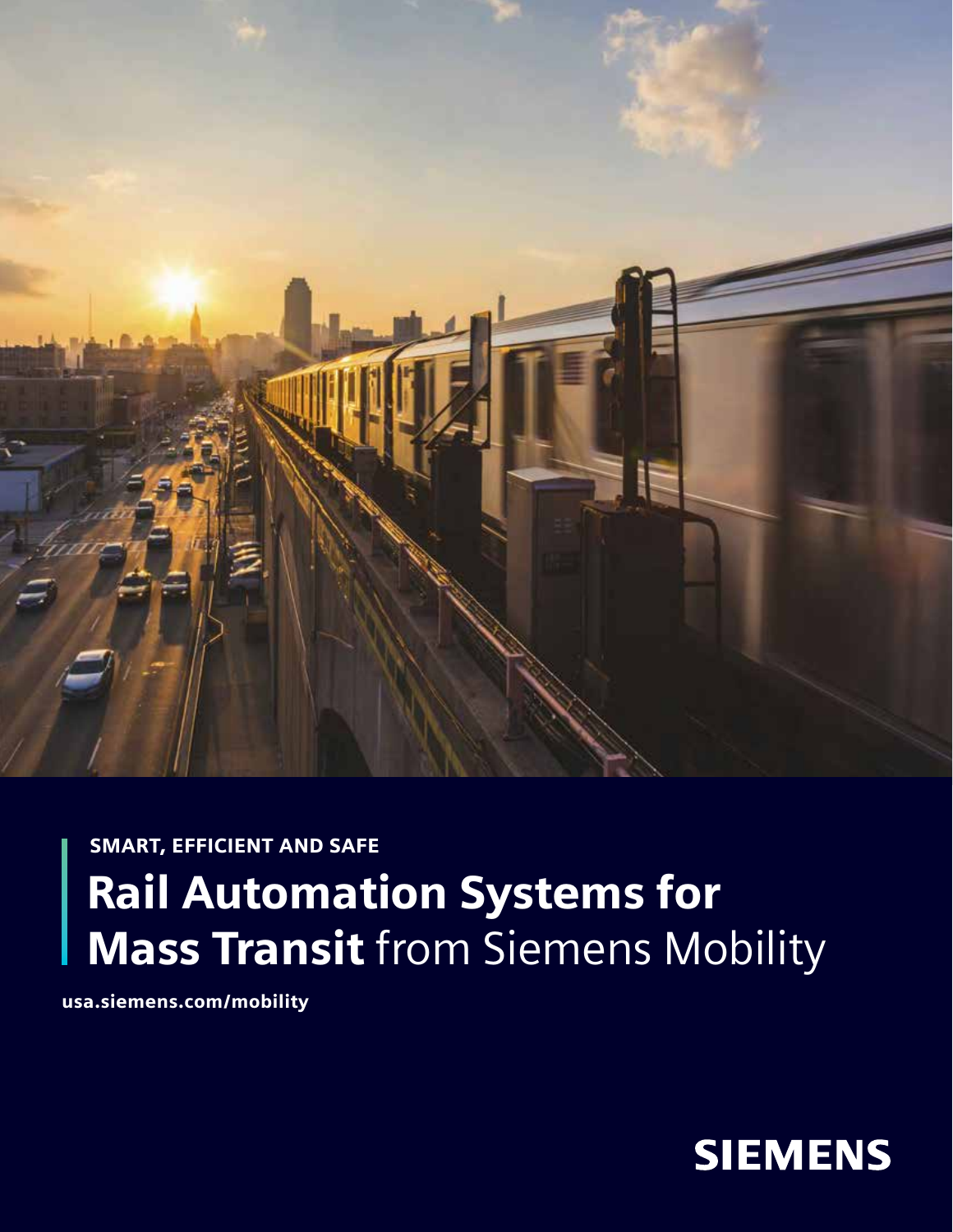

# Mass Transit Solutions

Intelligent and future-oriented mass transit systems for passengers and rail operators.

The Rail Automation systems from the world market leader and pioneer of railway signaling systems create the relevant conditions for enhanced safety, punctuality, speed, capacity and energy efficiency both along lines and at stations. Siemens Mobility opens up the way for trains within the network and specify when, where and how fast trains should travel. A special focus lies on the optimization of entire operational sequences within rail transport. Rail Automation employees are developing and producing innovative solutions in the fields of train control, interlocking systems, operations control systems, components, track vacancy detection, level-crossing protection, and rail communications.

#### Modernization and Migration without Disrupting **Operations**

Siemens Mobility offers modular and scalable solutions that permit existing systems to be converted and upgraded step by step without service interruptions. We offer expertise and experience in the implementation of major modernization projects worldwide.

#### Availability as the Basis for More Efficiency

Siemens Mobility's products ensure maximum system availability and cost-effective operation. An integrated service and diagnostics concept makes sure that every system runs smoothly. Any deviation from standard system behavior is detected, recorded and reported. Faults are located and remedied quickly and efficiently, and system downtimes for maintenance and servicing kept to a minimum.

#### More Passengers in Less Time

Our goal is to provide efficient mass transit systems that are capable of being quickly adapted to new requirements. The "green and efficient" metro of the future is about much more than optimizing individual parts of a mass transit system. Siemens Mobility can help design architecture, technology and solutions for environmental compatibility. In a lot of projects around the world, we have proven not only the excellent technical performance of our solution, but also high integration ability as well as an efficient, solution-oriented project management.

# North America Projects

- USA | New York City Transit ‒ Carnasie Line Communication Based Train Control
- USA | New York City Transit ‒ Dyre Avenue Microprocessor Interlocking Signaling Components
- USA | TriMet ‒ Portland to Milwaukee Wayside Signaling and Communications
- USA | San Diego ‒ Blue Line Wayside Signaling Signaling and Pre-Wired Signal Control Housing
- USA | New York City Transit PACIS Rail Communication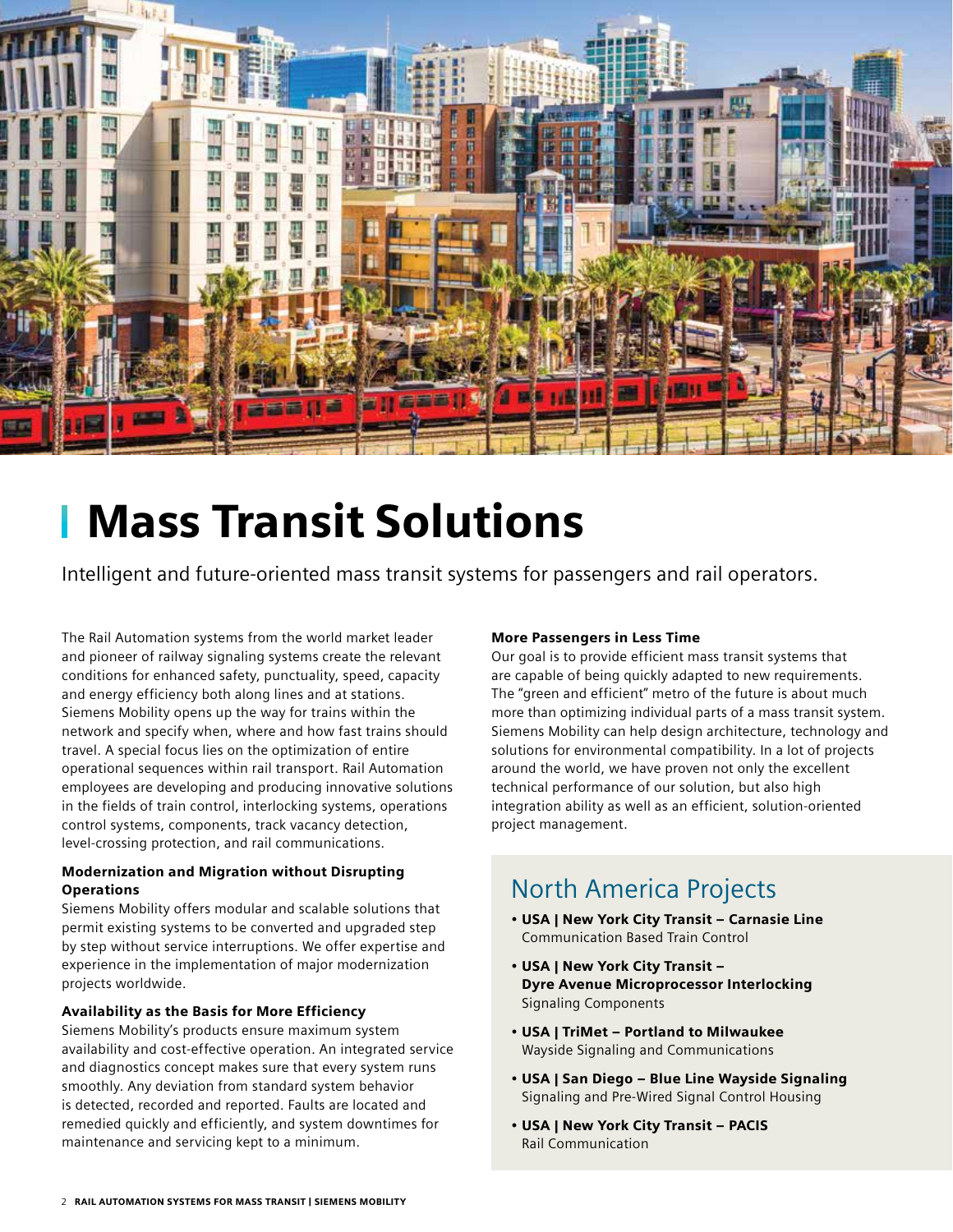# System Integration Capabilities

First-class project management – always in close cooperation with our customers.

Siemens Mobility is the world market leader in rail automation and offers the complete portfolio from single components to complex overall systems:

- Railway signaling and safety systems as well as rail automation systems for mass transit systems
- Operations control systems with scheduling, planning and dispatching functionality for continuous operational optimization

From the design and manufacturing of new components to complete infrastructure solutions – our competence in project execution has been demonstrated in many projects worldwide and is the backbone of our business. Siemens Mobility has proven to be a reliable and competent partner from planning, configuration and implementation. Our highquality products and our internationally recognized competence in project execution provide the basis for a stable and reliable partnership with our customers. In close cooperation with our customers, we develop continuous configuration concepts, precisely tailored to their installations and requirements. If requested, we take on the entire scope of work as general contractor for a complete turnkey project. Alternatively, we cooperate with customer teams and/or subcontractors.

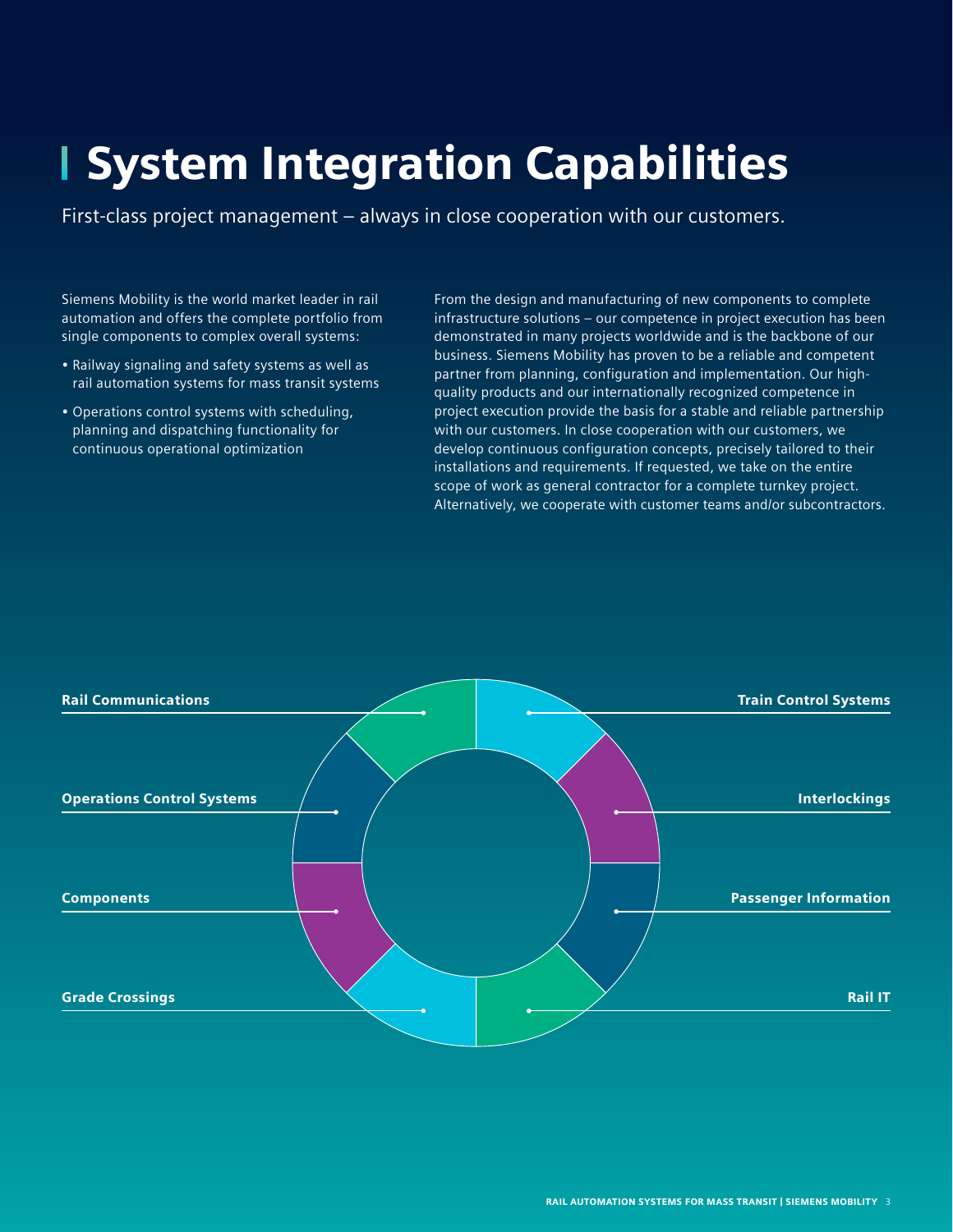Our global experience is backed up by our employees in North America – Siemens Rail Automation proudly designs, integrates, and manufactures systems and products utilized in making the US mass transit rail systems more efficient and sustainable.

## Minnetonka, MN

- Rail IT
- Engineering
- Project Management

The Minnetonka, MN office is the international supplier of operations control systems of the Vehicle and Infrastructure Control and Operating System (Vicos OC) product that manages train operations for mass transit. It integrates automatic train control systems and full SCADA functionality. A comprehensive suite of features of train conflict resolutions, web-enabled interactions, comprehensive traffic and maintenance workflow management, interactive intelligent traffic optimization, data analytics for regular and failure mode scenarios, as well as full-featured simulation and case studies, are brought about through project management, engineering, integration, hazard analysis, testing, and commissioning.

# Marion, KY

#### • Manufacturing

The Marion facility serves as the primary products manufacturing facility for all of our Freight and Products business. The facility serves as our wayside and crossing cantilever welding facility and our primary facility for the wiring of wayside signal systems for our primary class one freight customer.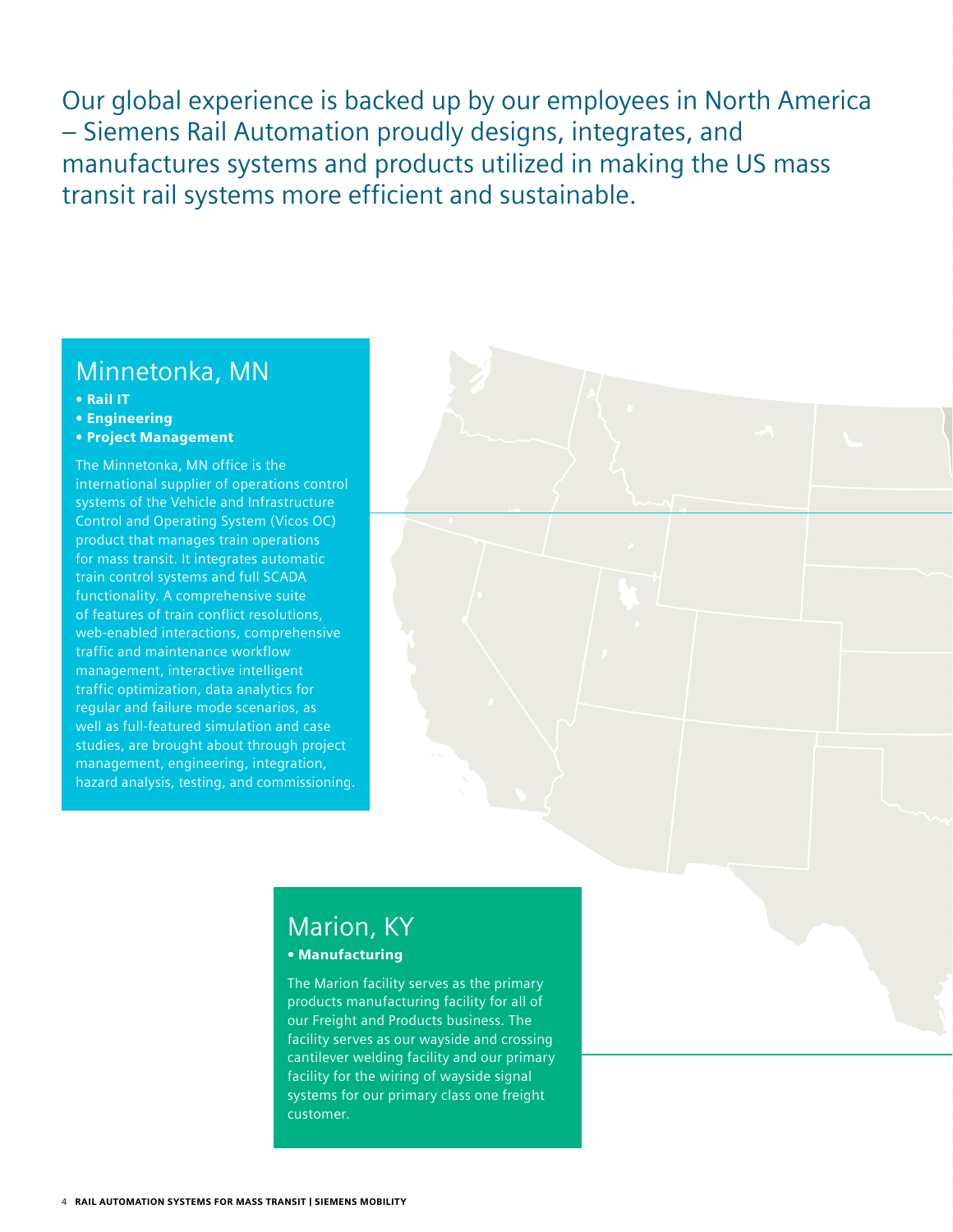## Louisville, KY

• Engineering

- Manufacturing
- Product Support

The Louisville office serves as the Global Headquarters for our Freight and Product Business as well as a competence center for the project management, engineering, design, and integration of rail transit train control systems. This facility also functions as the manufacturing facility for assembly and wiring of the complex control equipment required for train control systems, wayside signal systems and grade crossing warning systems.

 $\overline{)}$ 

 $\overline{O}$ 

# New York, NY

- Engineering
- Projects
- R & D

The New York office is the center of competence for the design, integration, and commissioning of Communication Based Train Control and communication systems. Siemens Mobility engineering and R & D develops systems that increase the mass transit network capacity and throughput to meet increasing demands for efficient mass transit solutions.

# Pittsburgh, PA US Regional HQ

• Carborne Systems and Component Manufacturing • Engineering

The manufacturing facility engineers, assembles and wires the complex control equipment required for train control systems, including Positive Train Control (PTC), a signal enforcement system that leads to more efficient train control, specifically for the North American market.

# Jacksonville, FL

• Freight Management • MT Projects

The location provides wayside and crossing engineering services for both freight railroads and transit authorities. Focusing primarily on Positive Train Control (PTC), obsolescence and capacity projects, the Jacksonville design group supports both hardware and software design including integration support across a variety of platforms.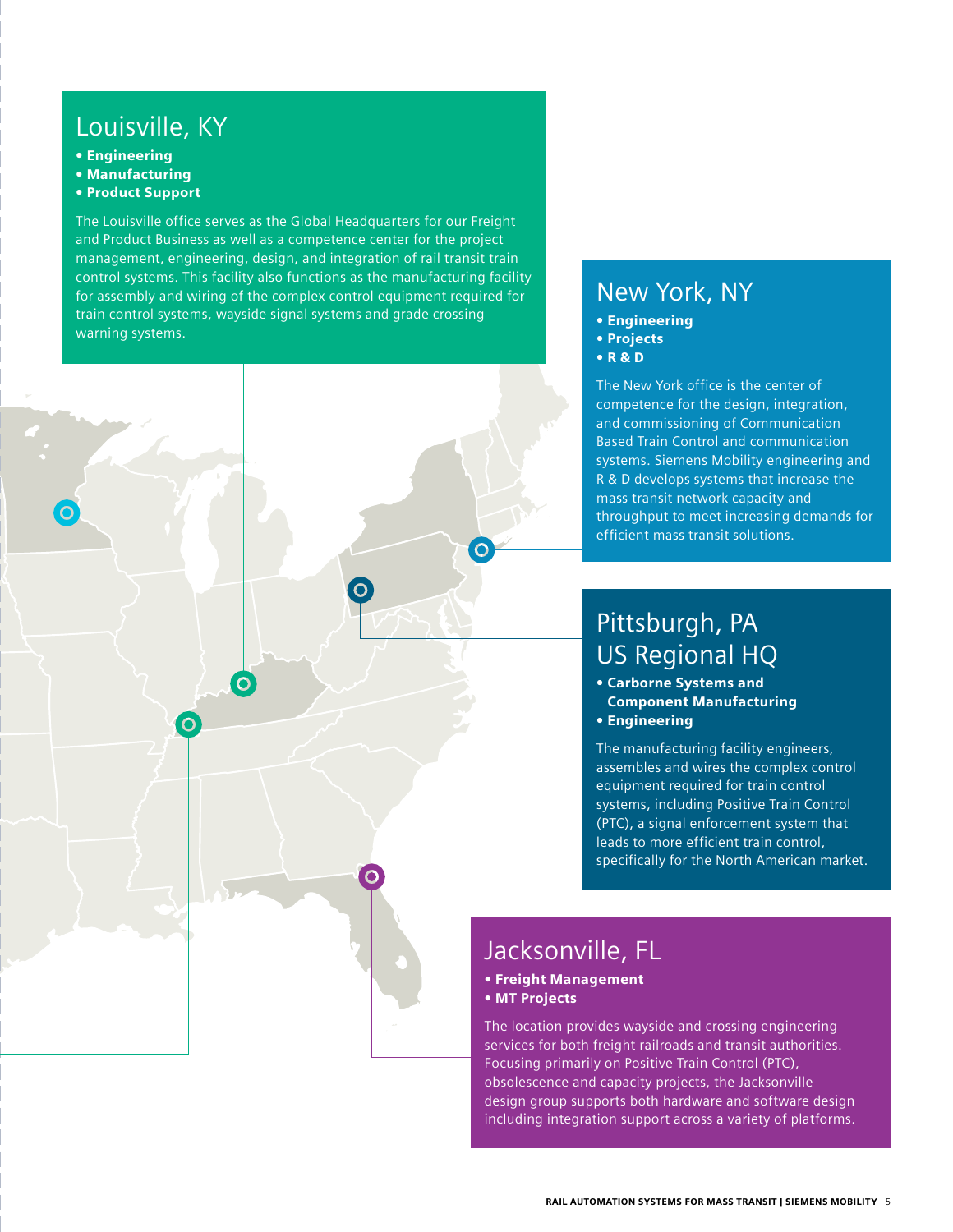

# Siemens Mobility, world market leader in rail automation, offers the complete portfolio from single components to complex overall systems:

Electronic interlockings monitor and control safety-related facilities in line with the dependencies between signals, points and vehicles. Siemens Mobility also supplies fully integrated electronic interlockings that are completely preassembled and tested at our System Test Center.

#### Electronic Interlockings

• Trackguard Westrace MkII

#### Train Control Systems

In driver-based train operation, the train control system supports the driver with safety-related and operational functions.

#### Communications-Based Train Control Systems

• Trainguard MT

#### Intermittent Train Control Systems

• Trainguard Zub222c

#### Positive Train Control Systems

- Trainguard ACSES PTC
- Trainguard I-ETMS

#### High-Speed Train Control Systems

• Trainguard ETCS

#### Operations Control Systems

With operations control systems from Siemens Mobility, electronic and relay interlockings can be controlled and monitored. In addition, our operations control systems Controlguide Vicos, feature a large number of automated functions.

- Operations control systems
- Remote control systems
- Service and diagnostic system
- Dispatching system

#### Components and Subsystems

Siemens Mobility provides the full range of components and subsystems from axle counters and point machines to LED signals from one and the same source. In top quality, designed and built for fault-free installation, maximum availability and simple maintenance.

#### **Signals**

- RT Transit Signal
- CLS-1000
- CLS-2000
- V-Type

#### Train Detection Systems

- Remote-fed audio-frequency track circuits
- Clearguard ACM-200 Axle counting systems

#### Grade-Crossing Protection Systems

- Grade-crossing protection systems
- Gate Mechanisms
- Flasher Light Signals and Gate Assemblies
- Radio-operated approach indicators

#### Other Systems

• Trainguard IMU-100 Train-To-Wayside communication system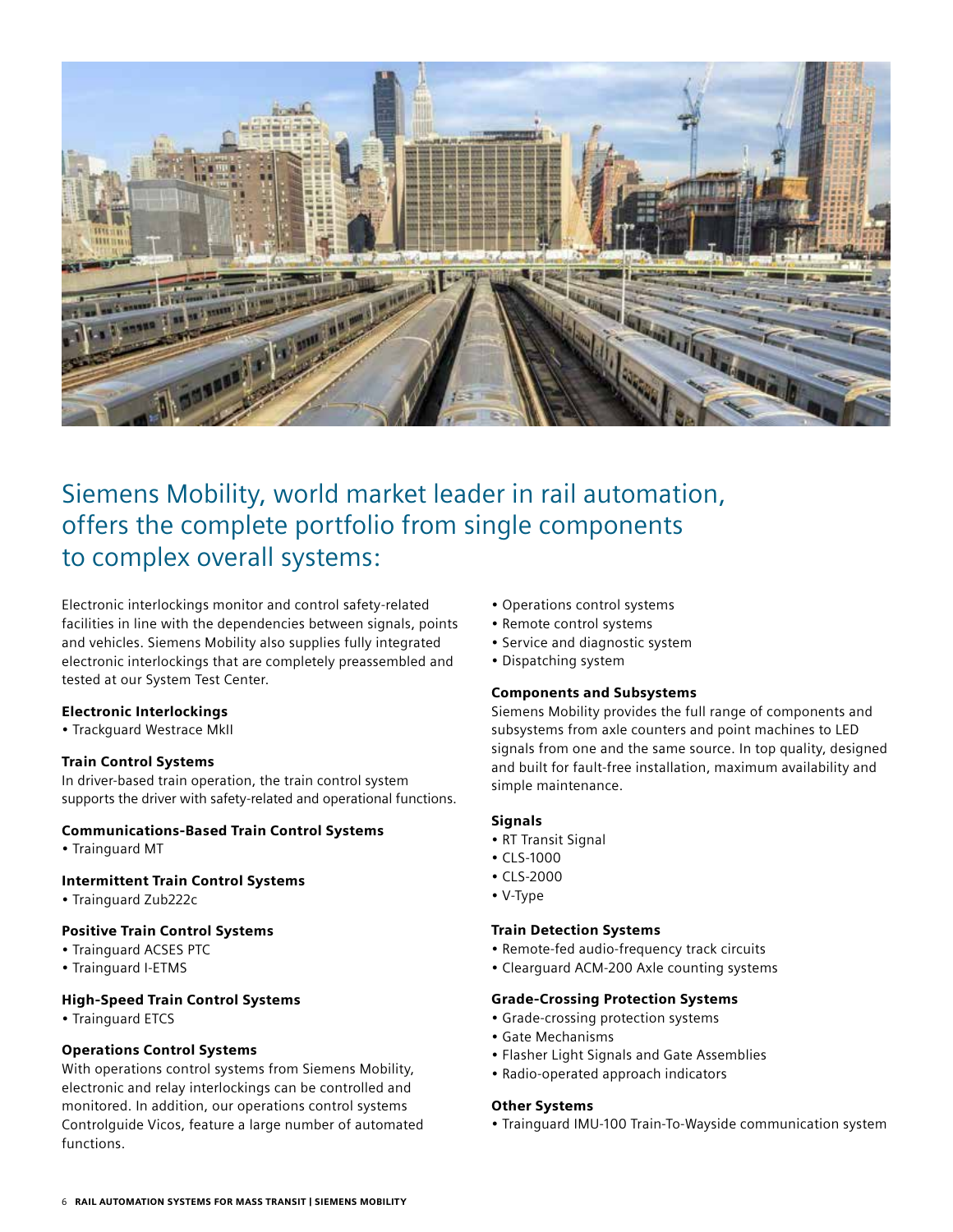# Siemens Mobility **Solutions for Mass Transit**

Optimal performance with the world's leading automatic train control system for mass transit.

The overall performance of mass transit systems depends largely on the performance of the Automatic Train Control (ATC) system deployed. With increasing automation, the responsibility for operations management gradually shifts from drivers and operators to the system.

An ATC system comprises functions for the monitoring, execution and control of the entire operational process. The ATC system continuously indicates the current movement authority on the cab display and supervises the permissible train speed. Color light signals are therefore no longer required. The modular and future-proven Trainguard MT automatic train control system is Siemens Mobility's answer to the comprehensive requirements of mass transit today and offers the latest standard in automation at different level.

As a modern modular ATC system, Trainguard MT offers all these features, providing the basis for attractive, safe and efficient mass transit systems which answer to the needs of both passengers and railway operators throughout the world.

### Trainguard MT CBTC **Communication Based Train Control**

The modular train control system Trainguard MT CBTC provides the signaling basis for attractive, reliable, and efficient mass-transit systems. The radio-based system allows a choice between fixed or moving block operation and achieves headways of 90 seconds. Trainguard MT CBTC includes functions for monitoring, implementation and control of the entire operating sequence. It can be implemented in different degrees of automation such as semiautomatic operation and operation under driver control.

Trainguard MT CBTC is based on tried-and-tested automatic train control solutions such as New York City Canarsie CBTC project, which demonstrates Siemens Mobility's expertise in the field of radio-based train control and brown field environment. Thanks to standardized interfaces, Trainguard MT CBTC is compatible with various different operation control systems, interlocking designs and track-vacancy detection systems, ensuring interoperability between new and existing systems.



- Short headways by implementing real moving-block operation
- Cost-effectiveness
- Scalability
- Maximum reliability and availability
- Economical maintenance
- Support of mixed-traffic environments
- Flexible refurbishment and migration solutions
- Support of holistic rail automation solutions
- Energy-efficient driving (saving of traction power)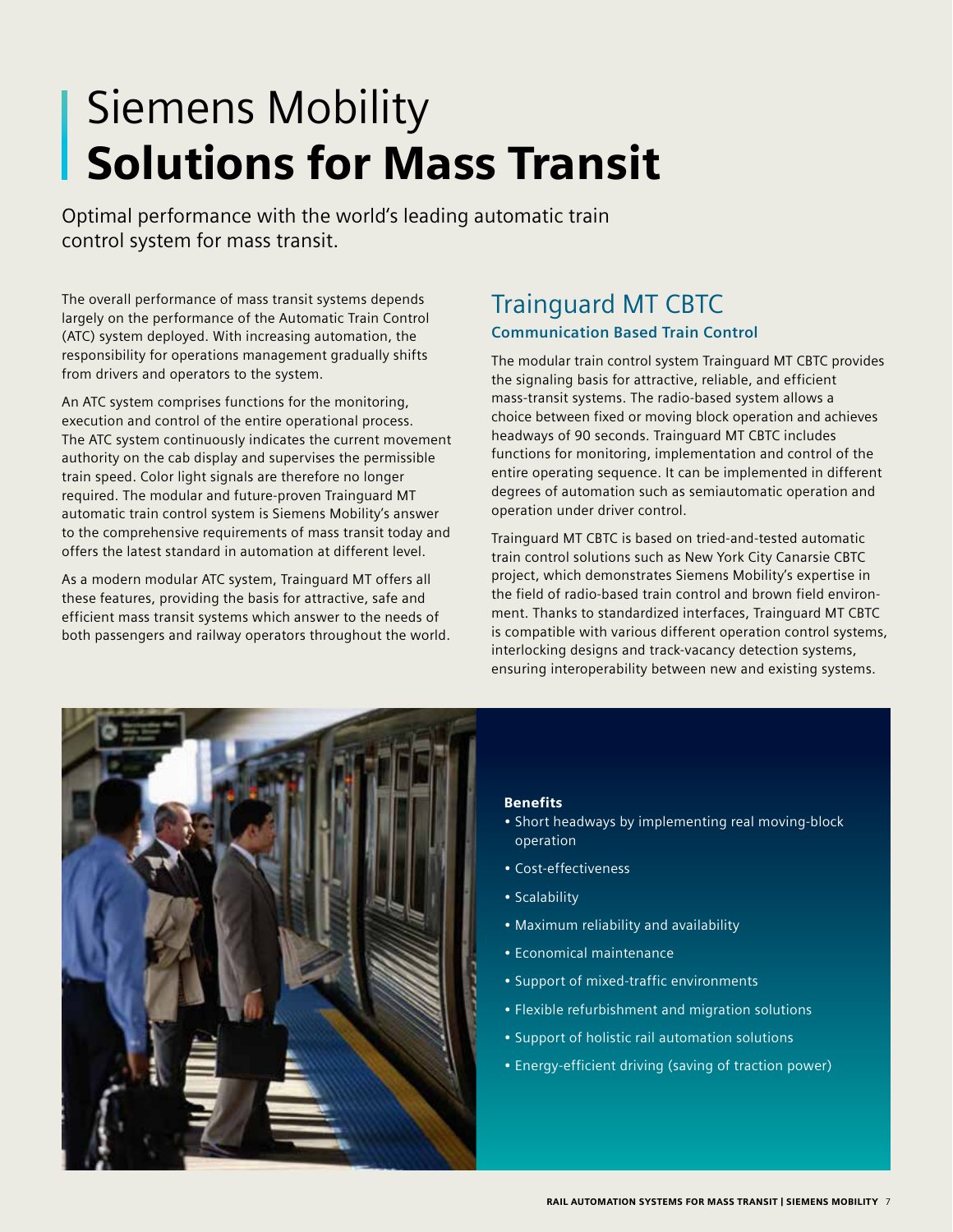

*Trainguard Zub 222c*

Performance in transportation you can trust.



# Trainguard Zub 222c Automatic Train Control System

**State-of-the-Art Technology for Cost-Effective Rail Services**

#### System with Cost-Effective Benefits

Refinements of train control systems are crucial for new rolling stock. They are to be universally applicable all over the world in the future and, in particular, to be capable of being integrated both simply and cost-effectively.

With its wide range of functions and its modular design, the Trainguard Zub 222c automatic train control system meets the latest requirements for signaling and safety. The new compact on-board unit and energy-efficient trackside equipment, connected to the signals via interface boards in Eurocard format, can be easily installed in new signaling systems and retrofitted to existing systems.

Trainguard Zub 222c ensures cost-effective, easy-to-maintain operations. It places no specific requirements on the signaling system of the railways to be protected, and can be individually configured and thus adapted to any application.

A special feature of Trainguard Zub 222c is its suitability for mixed operation as both a heavy rail system with exclusive rights-of-way separated from other traffic and a light rail system with shared rights of-way together with other traffic in city streets.

For this purpose, Trainguard Zub 222c provides an integrated back-channel to the track in addition to the fail-safe track – train data channel. These backchannels (coupling coil or radio) permit the control of decentralized electric points, priority switching at traffic lights, or train tracking, as well as diagnostic and status data.

#### Basic Functions of the System

Trainguard Zub 222c works with intermittent data transmission from the track and ensures continuous monitoring of a speed profile. This type of monitoring with target braking curves significantly reduces overlaps, thus optimizing line throughput. Thanks to this feature, Trainguard Zub 222c is a low-cost-alternative to continuously transmitting systems and supports the driver by means of numerous automatic functions:

- Continuous and reliable monitoring of speed and braking
- Display of the target and actual speed in the driver's cab
- Audible alarm when the target speed is exceeded and automatic brake application
- Train stop at stop signals
- Monitoring of speed restriction sections
- Non-fail-safe bidirectional transmission of information between track and train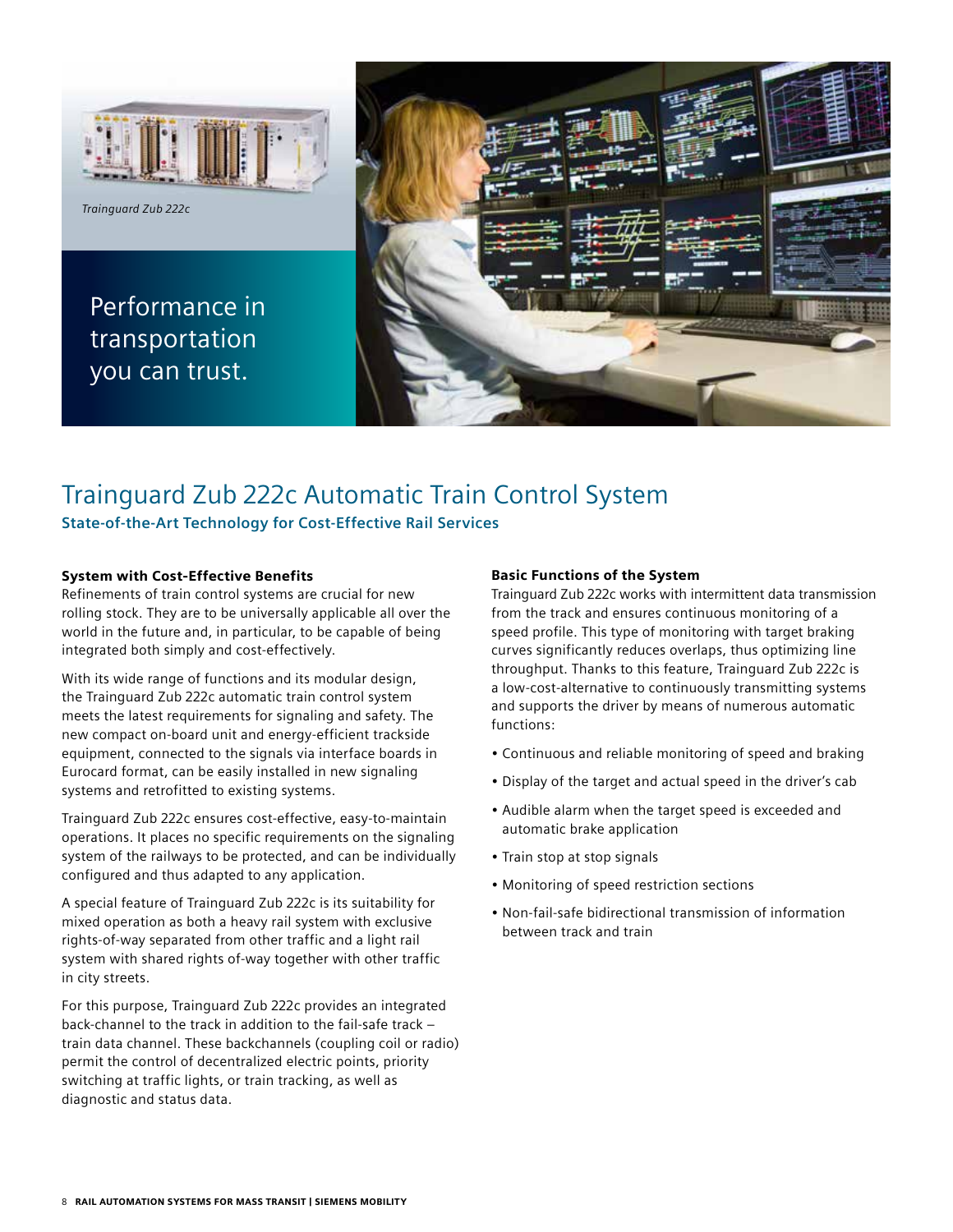# Office Control Systems OCS

**Intelligent Operations Control Systems**

Controlguide OCS provides functions for all levels of rail traffic control and operations management and features:

#### Fully Integrated Control of Operations

Controlguide OCS enables you to plan and carry out your operations. In the event of deviations in planned operating sequences, Controlguide OCS enables you to use intelligent dispatching functions to minimize any resulting disruptions. Thanks to an intuitive user interface, you can intervene in day-today operations, both effectively and efficiently, particularly in difficult situations.

#### Centralized Monitoring

Different types of interlocking systems and train control systems can be monitored and controlled by Controlguide OCS. These functions can be centralized for even more effective operations management for individual lines or regions or even for complete networks.

#### Automation on Demand

With its high-performance automation functions, Controlguide OCS offers ideal conditions for centralizing operations management. Whatever is required of your systems' performance and functionality, Controlguide OCS supports different solutions through to fully automatic unattended train operation (UTO) with extended automation functions for handling emergency situations.

#### Intelligent Dispatching Functions

With the increasing complexity and centralization of operations management, deviations during operations may entail considerable consequences. That is why Controlguide OCS provides you with intelligent dispatching functions. Even in exceptional situations, these functions will guarantee a high level of performance and reliability in rail services.

#### **Benefits**

- Increased performance through optimized usage of existing resources and capacities as well as high-performance automation functions
- Guaranteed high-level operative availability, even in exceptional situations, due to intelligent dispatching functions
- Improved quality and customer satisfaction through optimum support in handling deviations during planned operations
- Lower implementation and life-cycle costs thanks to the product platform as a basis for customer-specific adjustments
- Flexible organization through adjustable allocation of monitoring areas and functions to workplaces and handling of different tasks by mobile equipment, irrespective of the actual location
- High-level usability due to the user-friendly HMI and intuitive operations control workflows
- Expandability and increased performance as required; low-risk integrability into an existing infrastructure due to the modular and scalable system architecture with open interfaces
- Support of safety-critical commands through procedureprotected control and display

# Trackguard WESTRACE MkII Interlockings

**Advanced, Flexible, Powerful and Easy to Use**

#### Product Overview

Siemens Mobility knows that one size doesn't always fit all. That's why Siemens Mobility offers integrated modular interlocking equipment that provide the optimal interlocking solution. Whether you need a large or small interlocking, whether you need the interlocking function adjacent to, or remote from, the trackside equipment, whether you want centralized or decentralized interlocking logic – these are just a few of the possibilities that can be integrated into one system. Our options allow for optimization of installed cost – hardware, design, test and commissioning – or whole-of-life cost, where maintenance and availability are critical elements that impact on the railway service. Our interlocking support tools improve the efficiency of design, principles testing and commissioning. They include many design automation functions, and include utilities that log and replay events to assist Maintainers in locating and rectifying faults.

- Low total cost of ownership
- Suits centralized, distributed and hybrid
- Flexible Architecture with full redundancy to the board level if required
- High availability just where you need it
- Industry-standard Ethernet communication
- Design and service tools slash costs
- No fleeting outputs
- Ladder logic, with simple PC design and testing
- Re-use current interlocking data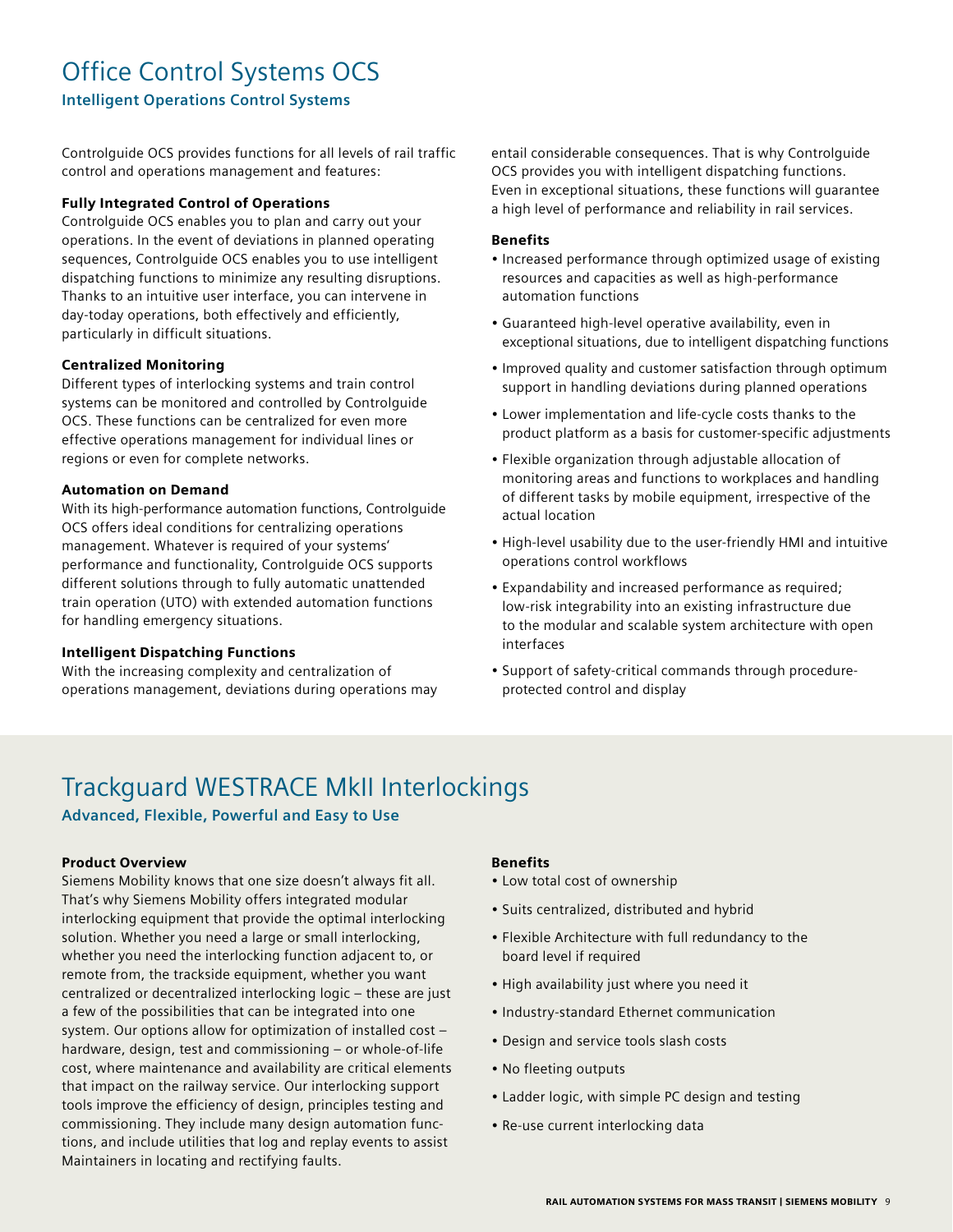# Phase Shift Overlay (PSO) 4000

#### Overview

The Phase Shift Overlay (PSO) track circuit is used to provide track occupancy information for a train detection system. The PSO is a reliable and secure, microprocessor based, vital system for use in a variety of complex installations.

#### The PSO 4000 Is Available in Four Configurations

- The Standard configuration consists of separate transmitter and receiver assemblies.
- The Transceiver consists of an integrated transmitter and receiver within a single package.
- The IPI (Island) consists of an integrated island with crossing logic.
- The Crossing Package includes two receive modules and a combination transmitter/receiver island circuit module in a single case.

#### Benefits

- Transmitter, Receiver, Crossing and Transceiver Configurations
- Two Vital Inputs and one VRO on Transmitter Configuration
- Two Vital Inputs and three VRO on Receiver, Crossing and Transceiver Configuration
- Programmable for all common PSO II and III, AFTAC & METRA Carrier Channels
- Internally Programmable Pick-up and Drop Delay Times are available
- Internally Programmable Vital Stick Release Timer Functionality embedded within Crossing Package
- PSO Channels Compatible with existing PSO-II and PSO-III equipment
- Program Selectable Modulation Codes "A," "C," and new 16 bit codes "D" "E" and "F"
- Ability to Dynamically Select Codes via Vital Inputs or ATCS Interface

# Clearguard ACM 200 Axle Counting System

#### **Smart Track Vacancy Detection for Cost-Effective Rail Services**

A track vacancy detection system supplies the information about whether a track in a particular section is clear or occupied, thereby permitting safe, trouble-free and efficient operations management. The Clearguard ACM 200 axle counting system is made up of maintenance-free Clearguard ACM 200 modules which are programmed via an ID plug and combined with an Ethernet bus and Clearguard ZP 43 E/V and Clearguard ZP D 43 counting heads into a fail-safe axle counting system.

#### Fields of Application

- Commuter and regional railways
- Metro and tramway systems
- Single-track and multiple-track lines
- Lines with and without blocking
- All traction types
- All common types of car
- Track sections of any length

- Connection to electronic and relay interlockings
- HTML communication for attribute configuration, logging and diagnostics
- Modular, compact hardware
- Innovative diagnostic concept
- Deployment of Clearguard ZP 43 E/V and Clearguard ZP D 43
- Counting heads

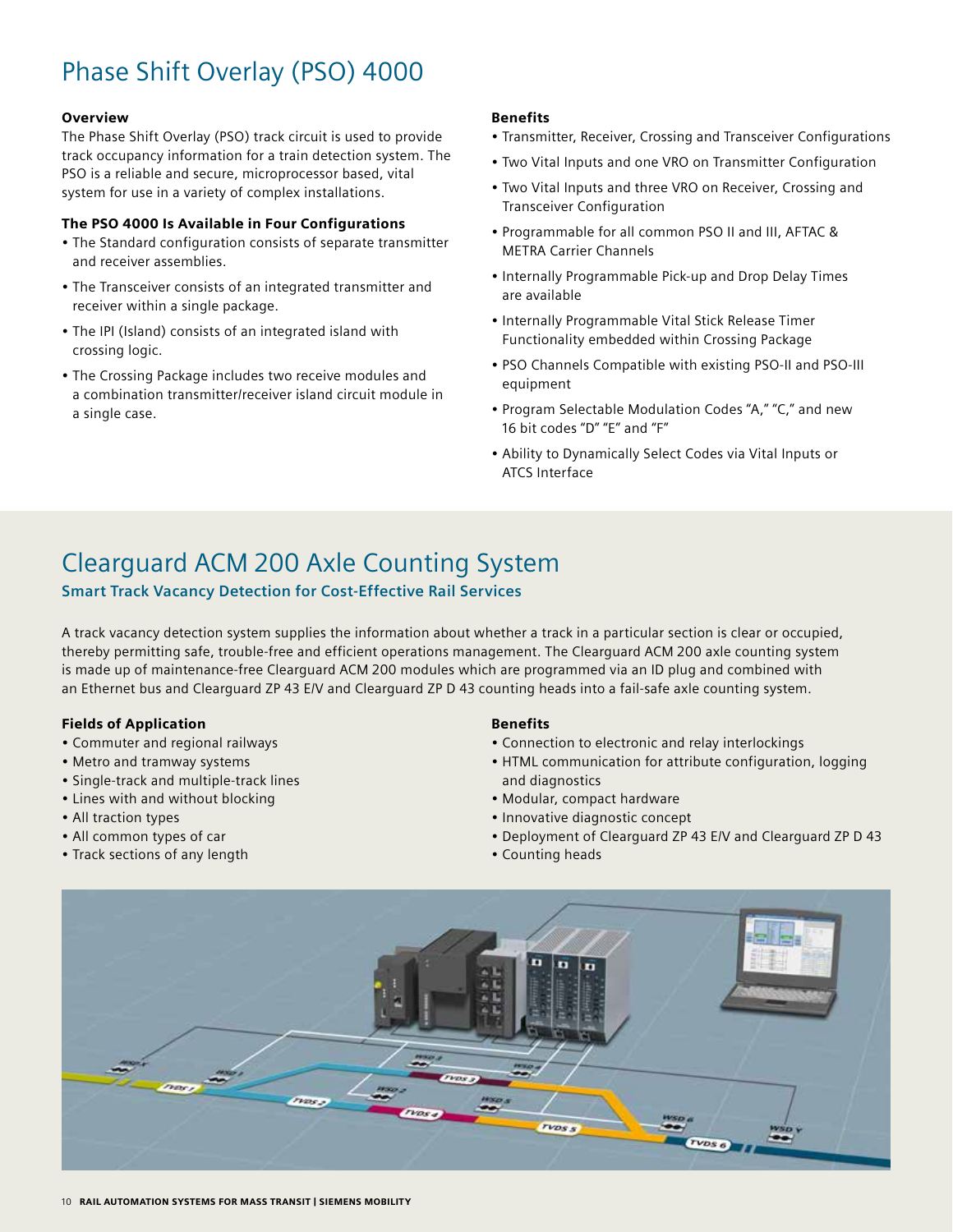## IMU-100 Train to Wayside Communication System **Efficient and Reliable Rail Operations**

#### From the Vehicle to the Track and Back Again **Transmission of Information and Location-Related Control Commands**

The Trainguard Imu 100 system is an information transmission system with a modular design. It is used for transmitting information from the vehicle to the track and vice versa. Data is transmitted in the form of telegrams at a rate of 50 kBaud using time-division multiplexing. A large volume of transmitted data is thus available for controlling equipment in mass transit systems.

The Trainguard Imu 100 inductive transmission system meets the requirements of modern transport systems for:

- Short headways
- High traveling speed
- High level of availability
- Simple configurability and maintainability
- Up-to-the-minute passenger information
- Reduction in the number of duties for the crew
- Effective train tracking for daily operations

#### Always on Stand-By **Train-to-Track Information**

Transmission Telegrams transmitted from the vehicle are received by the Trainguard Imu 100 receiver via antennas or loops. The received data is then forwarded to connected units via various interfaces. In this way, it is possible to transmit control commands to interlockings or the entire vehicle telegram to a control center. Location information is transmitted to the vehicle via location beacons. Data is exchanged via an air gap of max. 400 mm between the vehicle antenna and the trackside antenna or loop.

#### Trainguard Imu 100 System Is Mainly Used for **Transmitting**

- Setting requests to point controllers and light-rail signal control systems
- Vehicle telegrams to depot control systems for dispatching purposes
- Vehicle positions for tracking purposes
- Commands to traffic control computers and level-crossing systems
- Trackside data to the vehicle (e.g. door release, step board height)
- Control commands for platform screen doors as well as for precise determination of the vehicle position for up-to-the-minute and accurate passenger information



# LED Signal Light Units

**Cost-Efficient Operations Management through the Use of LEDs**

LED signal light units and indication modules are used for the purpose of signaling light dots and symbols in railway operations. In comparison with optical systems featuring signal lamps, LED signal light units and indication modules are virtually maintenance-free. The choice of LED signal light units and indication modules depends on the signal color, the element operating module to be controlled, and the required visibility conditions for the signal.

- High level of availability and reliability and thus safety
- Low operating and life-cycle costs
- Very long service life in comparison with optical systems featuring signal lamps
- In the event of single LED failure, unimpaired overall functional integrity of the signal light unit
- Low maintenance requirement